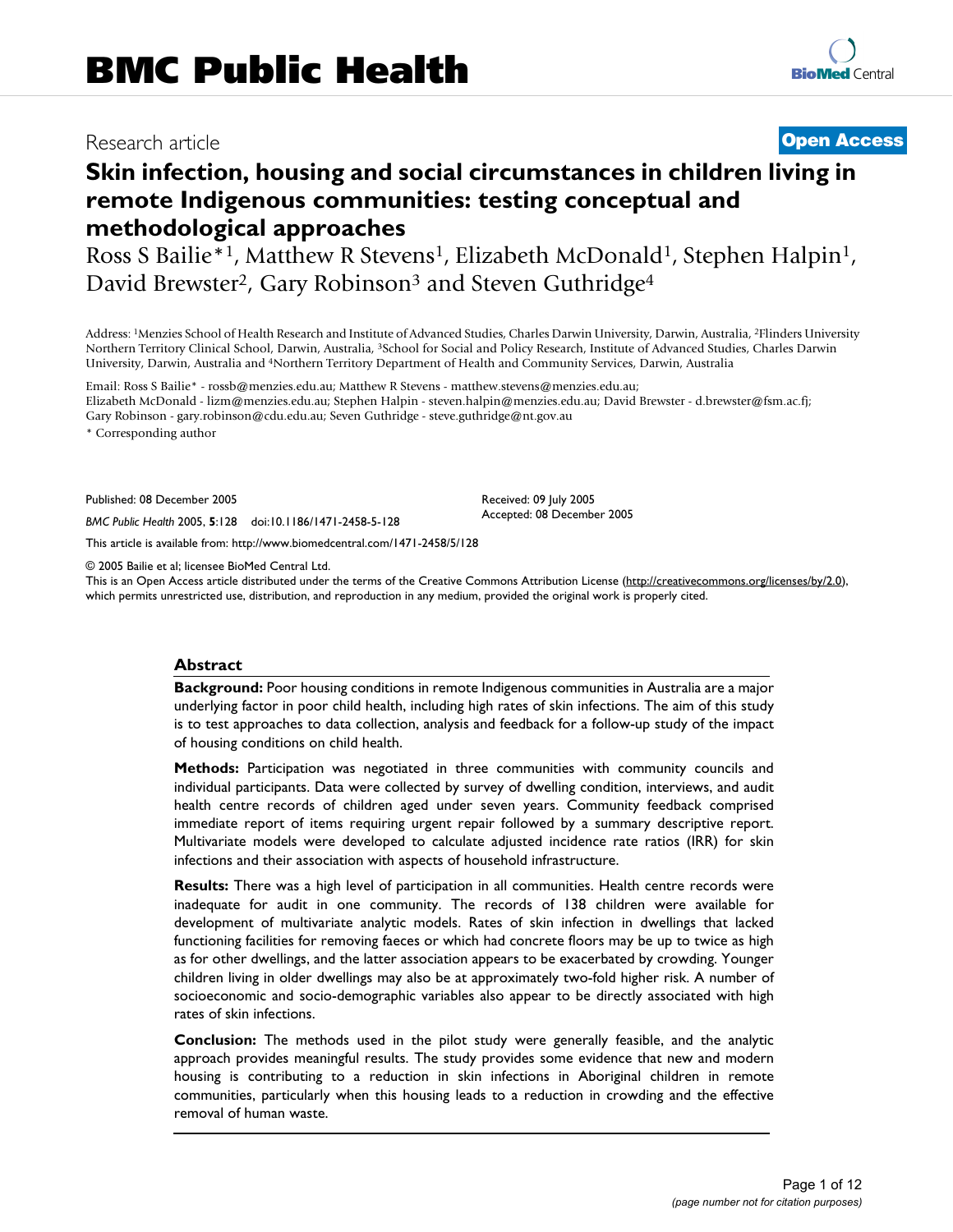# **Background**

Bacterial skin infections are a common and important cause of morbidity in disadvantaged populations. In Indigenous communities in the Northern Territory the prevalence has been reported at between 10 and 70% [1- 4]. Pyoderma is important not only because of its local effects as a skin infection, but more importantly because the primary pathogen underlying skin infection in Aboriginal children is a Group A Streptococcus (GAS) [5]. GAS infections of the skin are believed to be an important factor in acute post-streptococcal glomerulonephritis (APSGN) and acute rheumatic fever (ARF) [2,4,6,7]. Rates of ARF and consequent rheumatic heart disease (RHD) in Aboriginal children living in these communities are reported to be among the highest in the world [8-10]. GAS is also believed to contribute to the high rates of chronic renal failure in these communities [11]. Pyoderma is believed to be the major source of invasive GAS disease. Scabies infestation is believed to underlie between 50– 70% of cases of pyoderma [1], and has a reported prevalence among children of around 50% [1,12].

The underlying determinants of these high rates of pyoderma are reported to include crowding [13,16], inadequate water supply [17,18], heat and humidity [19,20], poor education and poor hygiene [19,21-23]. The interdependence of these and other socio-economic factors has led to difficulty in assessing the relative importance of such factors [13,17]. This difficulty applies to diverse aspects of health in these communities and not only to skin health in children.

An important aspect of the environment of these children that is potentially amenable to relatively immediate intervention is the quantity and quality of housing. A major objective of housing programs in Indigenous communities is the improvement of health. Work on defining components of household infrastructure important to the conduct of a set of 'Healthy Living Practices' (HLPs) [24,25] has been influential in the development of housing programs in remote communities. Components of household infrastructure relevant to the HLPs, including those important to the prevention of skin infections, are in poor condition in many remote Indigenous Australian communities [26-28]. However, there is a lack of empirical data that can be used to inform how housing design can achieve the most significant gains in health, and to understand other factors that may moderate or mediate potential health improvements. Understanding these other factors, and developing programs to address them, should contribute to ensuring housing improvements flow through to improved health. A simple conceptual representation categorises these factors as (1) infrastructure, (2) household composition and social process and (3) condition of household environment (Figure 1).

This paper reports on the findings of a pilot study conducted in the lead up to a before and after controlled study of the impact of provision of better quality housing on the health of children in eleven remote Aboriginal communities. The objectives of the pilot study were to test data collection procedures, to refine specification of variables, to test the conceptual framework for the study and to refine the approach to the analysis and community feedback procedures (community feedback is not discussed in this paper). The objectives of the analysis were to examine the association between skin infections in Aboriginal children living in remote communities and the



Conceptual Framework relating household composition and proces hood skin infections **Figure 1** ses, infrastructure condition, hygiene condition and child-Conceptual Framework relating household composition and processes, infrastructure condition, hygiene condition and childhood skin infections.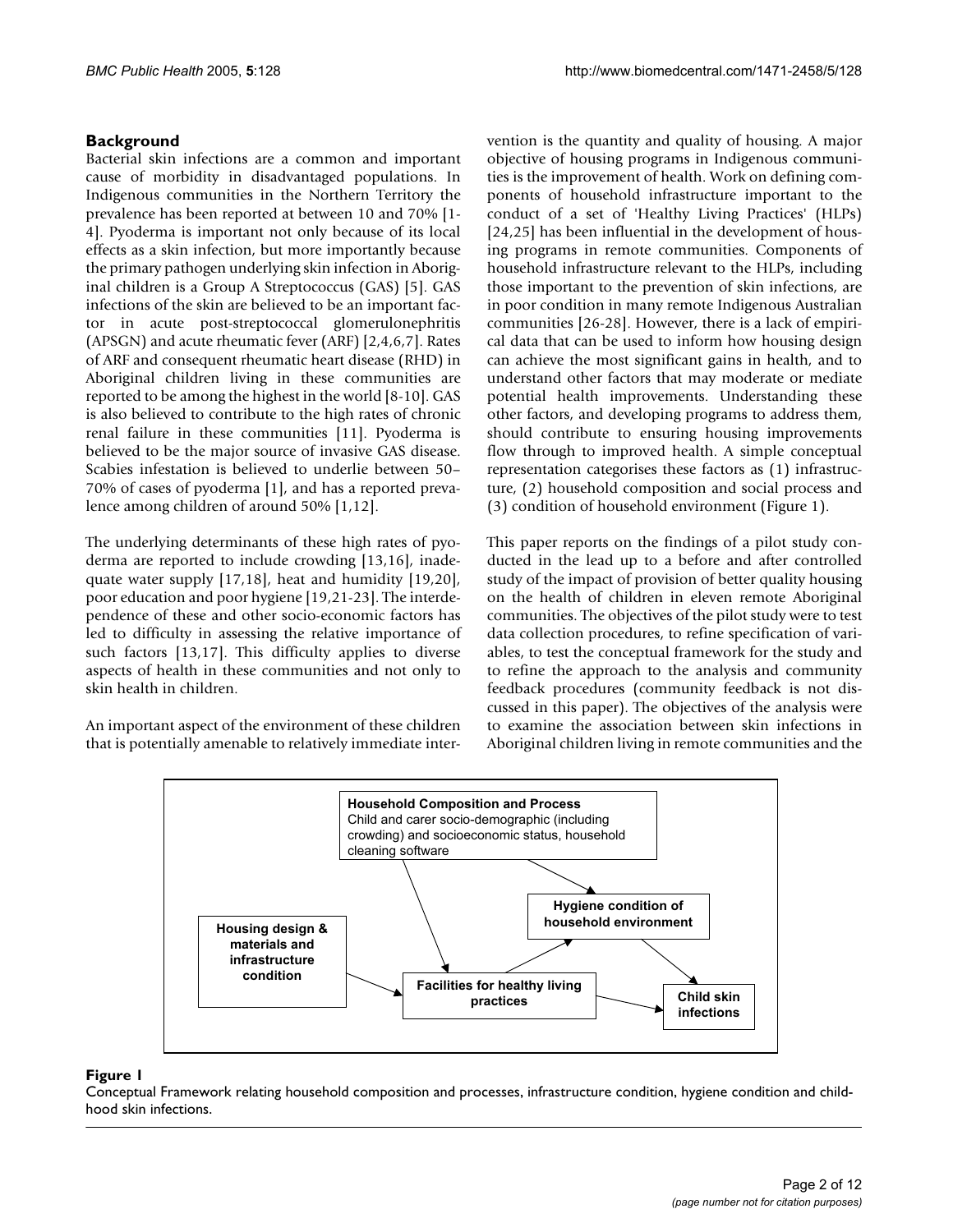#### **Table 1: Definition and categories of variables**

| Variable                                                      | <b>Description and categories</b>                                                                                                                                                                                                                                                                                                                                                                                                                                                                                                                                                                |
|---------------------------------------------------------------|--------------------------------------------------------------------------------------------------------------------------------------------------------------------------------------------------------------------------------------------------------------------------------------------------------------------------------------------------------------------------------------------------------------------------------------------------------------------------------------------------------------------------------------------------------------------------------------------------|
| Outcome variable                                              |                                                                                                                                                                                                                                                                                                                                                                                                                                                                                                                                                                                                  |
| Skin infection incidence rate (person-year)                   | For each child aged under seven years, data on presentations to the health centre for skin<br>infections (scabies and/or bacterial infection) were collected through an audit of health centre<br>records for the one year period preceding the survey. Any record in the clinical notes indicating a<br>diagnosis of scabies, impetigo or infected skin sores was counted as an episode, except if the<br>record was within seven days of an earlier diagnosis of the same condition.                                                                                                           |
| Primary explanatory variables                                 |                                                                                                                                                                                                                                                                                                                                                                                                                                                                                                                                                                                                  |
| Housing condition, materials and design                       |                                                                                                                                                                                                                                                                                                                                                                                                                                                                                                                                                                                                  |
| Facilities for washing children not functioning               | 1. For child <1 year: (i) bathroom basin, hot tap, cold tap, bench, door, electrical and general<br>structure are all functioning, or (ii) kitchen sink, hot tap and cold tap all functioning.<br>2. For child aged 1 to <3 years: (i) laundry trough, hot tap, cold tap, shelf, electricity, floor drainage<br>and general structure are all functioning, or (ii) the bathroom shower head, hot tap, cold tap,<br>drainage, bench, electrical and general structure are all functioning.<br>3. For child aged 3 to less than 7 years: bathroom shower head, hot tap, cold tap, drainage, bench, |
|                                                               | door, electrical and general structure are all functioning. Facilities not functioning versus facilities<br>functioning (reference).                                                                                                                                                                                                                                                                                                                                                                                                                                                             |
| Facilities for washing clothes and bedding not<br>functioning | 1. Laundry trough, hot tap, cold tap, shelf, electricity, floor drainage and general structure all<br>functioning.                                                                                                                                                                                                                                                                                                                                                                                                                                                                               |
|                                                               | Facilities not functioning versus facilities functioning (reference).                                                                                                                                                                                                                                                                                                                                                                                                                                                                                                                            |
| Facilities for removing human faeces not<br>functioning       | 1. If child <1 year: toilet pan, cistern, water supply, drainage, bathroom basin and hot and cold taps<br>are all functioning.                                                                                                                                                                                                                                                                                                                                                                                                                                                                   |
|                                                               | 2. If child aged $l$ to <3 years: child toilet equipment (e.g. potty $-$ small plastic toilet), toilet pan,<br>cistern, water supply, drainage, electricity, general structure, bathroom basin and hot and cold taps<br>are all functioning.                                                                                                                                                                                                                                                                                                                                                     |
|                                                               | 3. If child aged 3 to less than 7 years: toilet door, electricity, general structure, toilet pan, cistern,<br>water supply, drainage, bathroom basin, hot tap and cold tap are all functioning.<br>Facilities not functioning versus facilities functioning (reference).                                                                                                                                                                                                                                                                                                                         |
| Combined HLPs                                                 | Failed at least one of the three healthy living practices previously defined                                                                                                                                                                                                                                                                                                                                                                                                                                                                                                                     |
| Concrete/other floor material (no tiles)                      | Observed by surveyor. The floor type for the main living areas (kitchen and living room) of<br>dwellings were categorised according to $(1)$ concrete, $(2)$ tiles, $(3)$ other, $(4)$ concrete and tiles, $(5)$<br>concrete and other, and (6) tiles and other. The variable was then dichotomised to reflect the<br>contrast between dwellings that have concrete/other flooring versus those that have tiles<br>(reference).                                                                                                                                                                  |
| Dwelling built pre 1980                                       | As reported by community housing office or experienced government housing program staff.<br>Older dwellings (pre 1980) versus newer dwellings (reference).                                                                                                                                                                                                                                                                                                                                                                                                                                       |
| Secondary explanatory variables                               |                                                                                                                                                                                                                                                                                                                                                                                                                                                                                                                                                                                                  |
| Community A<br>Hygiene condition of dwelling environment and  | Community A versus Community B (reference).                                                                                                                                                                                                                                                                                                                                                                                                                                                                                                                                                      |
| immediate surrounds                                           |                                                                                                                                                                                                                                                                                                                                                                                                                                                                                                                                                                                                  |
| Internal contaminants present                                 | Presence of obvious organic contaminants observed by surveyor in the dwelling (e.g. faecal<br>contamination (disposable nappies), food scraps, etc.) versus no contaminants (reference).                                                                                                                                                                                                                                                                                                                                                                                                         |
| External contaminants present                                 | Presence of obvious organic contaminants observed by surveyor on the sealed surrounds (i.e.<br>veranda) of the dwelling versus no contaminants (reference).                                                                                                                                                                                                                                                                                                                                                                                                                                      |
| Household cleaning software                                   |                                                                                                                                                                                                                                                                                                                                                                                                                                                                                                                                                                                                  |
| Household cleaning equipment missing                          | Observed by surveyor. At least one of the broom, mop or bucket absent (as observed by the                                                                                                                                                                                                                                                                                                                                                                                                                                                                                                        |
| No soap in dwelling                                           | surveyor) versus dwellings with all items present (reference).<br>Observed by surveyor. No soap around the bathroom, kitchen or laundry sinks versus soap<br>present (reference).                                                                                                                                                                                                                                                                                                                                                                                                                |
| Child and carer socio-demographic factors                     |                                                                                                                                                                                                                                                                                                                                                                                                                                                                                                                                                                                                  |
| Child age less than 3 years                                   | Reported by carer and date of birth verified against health centre audit (health centre records<br>used as true age). Child less than 3 years versus child 3 to less than 7 years (reference).                                                                                                                                                                                                                                                                                                                                                                                                   |
| Child sex (male)                                              | Reported by carer. Child sex male versus female (reference).                                                                                                                                                                                                                                                                                                                                                                                                                                                                                                                                     |
| Carer age                                                     | Reported by carer. Categorised into three dummy variables: carer less than 20 years, carer 20 to<br>34 years (reference), and carer 35 plus years.                                                                                                                                                                                                                                                                                                                                                                                                                                               |
| Low family income                                             | Family income per week as reported by the primary carer. Low family income (less than median<br>family income (\$935) for the two communities) versus greater than median family income<br>(reference).                                                                                                                                                                                                                                                                                                                                                                                          |
| Carer highest education                                       | Highest formal qualification as reported by the carer. Categorised to three dummy variables.<br>Grades 11 and 12 (reference), grades 9 and 10, and grade 8 and below.                                                                                                                                                                                                                                                                                                                                                                                                                            |
| Carer unemployed                                              | Reported by carer. Employed refers to any employment including CDEP (a type of 'work-for-the-<br>dole' scheme). Carer unemployed versus carer employed (reference).                                                                                                                                                                                                                                                                                                                                                                                                                              |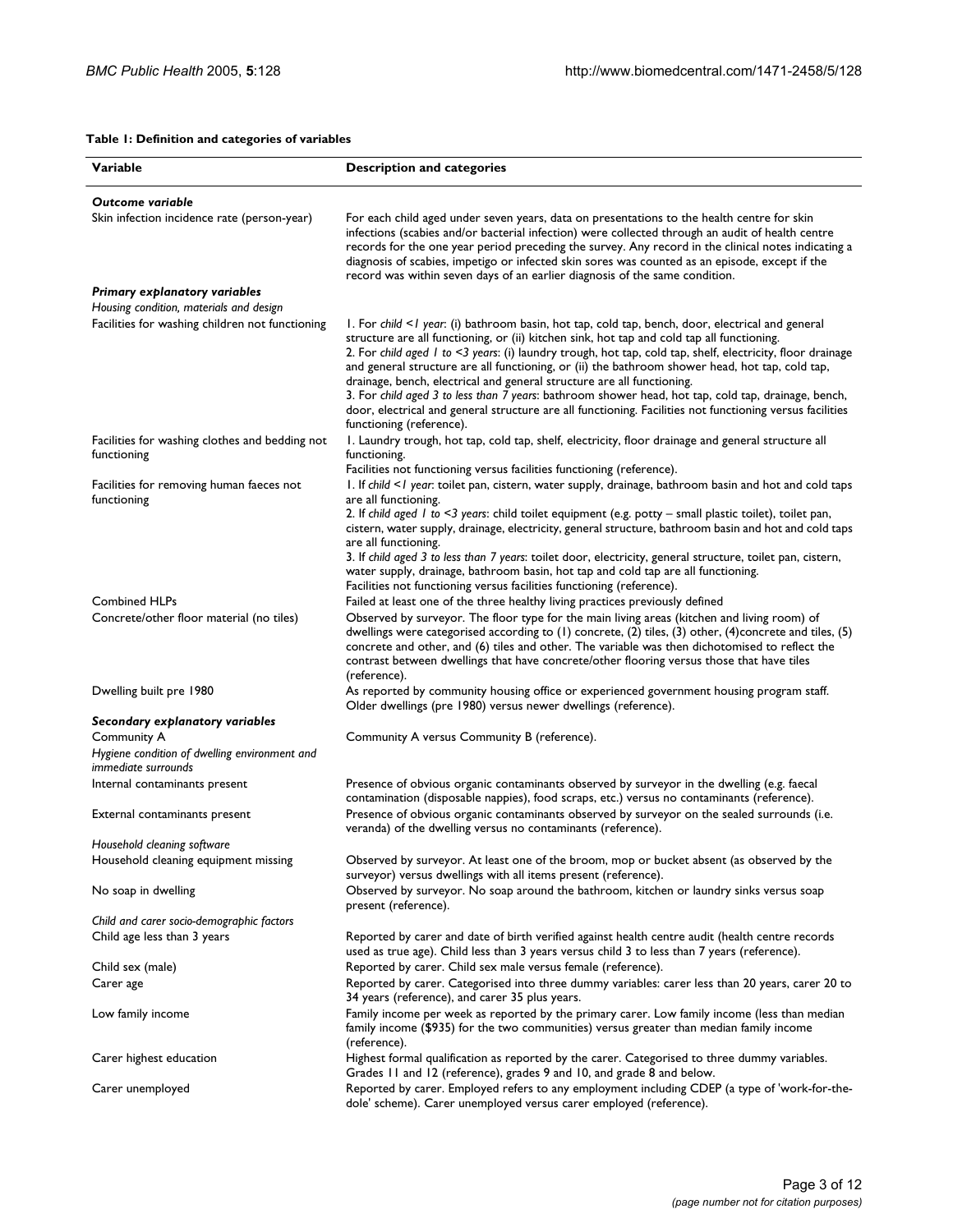| Household composition                                           |                                                                                                                                                                                                                                                                                                                     |
|-----------------------------------------------------------------|---------------------------------------------------------------------------------------------------------------------------------------------------------------------------------------------------------------------------------------------------------------------------------------------------------------------|
| Four or more children aged less than 7 years<br>in the dwelling | Number of children less than 7 years usually resident in the dwelling (at least 6 out of 12 months)<br>as reported by householder and primary carer. Four or more children less than 7 years in dwelling<br>versus less than 4 children (reference).                                                                |
| Three carers' in dwelling                                       | Reported by householder and carer. Only the main carer of each child was counted (i.e. variable<br>refers to number of carers of different children). Three carers in dwelling versus one or two<br>carers' in dwelling (reference).                                                                                |
| Crowding: Residents per bedroom                                 | Number of residents (includes visitors) reported by householder and carer. Number of bedrooms<br>based on dwelling survey. Categorised into three dummy variables. Two persons or less per<br>bedroom (reference), greater than two to four or less persons per bedroom, and greater than 4<br>persons per bedroom. |
| Child mobility (high)                                           | Reported by carer whether child sleeps at another dwelling at least one night in ten (or 10%).<br>Child mobility high versus low mobility (reference).                                                                                                                                                              |
| Presence of a visitor in the dwelling                           | Reported by householder and carer. A visitor was defined as anyone who is not a usual resident<br>who is currently staying at the dwelling for at least one week. Visitor(s) present versus no visitors<br>(reference).                                                                                             |

#### **Table 1: Definition and categories of variables** *(Continued)*

functional status of basic items of household infrastructure, and to examine the extent to which these associations are mediated by other household and carer characteristics.

# **Methods**

### *Study setting and agreement to participate*

Three remote communities were approached to participate in the study. Communities were selected to ensure some variation in size, development and geographic spread. The three communities typified the very poor environmental conditions prevalent in remote Indigenous communities in Australia. Participation was initially negotiated with community councils, and individual consent was subsequently provided by individual participants. Two communities were located in the Top End of the Northern Territory and the third was located in Central Australia. The study was approved by the Top End and Central Australian Human Research Ethics Committees and by the associated Indigenous health research subcommittees.

# *Survey Processes*

Three data collection processes were used: 1) a survey of dwelling condition; 2) interviews with the main householder of each dwelling and with the main carer of each child aged under seven years; and 3) an audit of health centre records. All dwellings in each community were included in the housing survey. Data on dwelling condition and the availability of cleaning materials were obtained through an inspection of the dwelling by an environmental health officer or housing officer. The functional state of each item was scored on a previously described five point ordinal scale using standardised survey forms and protocols developed for housing program management purposes and refined through evaluations of the survey process and survey data for three consecutive annual surveys [26,29]. Over 90 infrastructure items in and around the dwelling were examined in the survey,

and where appropriate, physically tested. Items that were present and required no more than minor repairs were defined as 'functional'. Information on items requiring immediate or urgent repair were reported to the community housing office at the time of the survey and a report on the general state of community housing was provided following more detailed analysis of the survey data.

Children were eligible for inclusion in the study if they were less than seven years of age and had spent at least six of the previous 12 months living in the community. For all dwellings with at least one eligible child data on socioeconomic and demographic variables were collected through structured face-to-face interviews with the main householder of each dwelling and with the main carer of each eligible child. Where the main householder or carer was not available the interview was conducted with a secondary householder or carer. The definition of study variables is included in Table 1. Research personnel included a research officer with wide experience as a remote area nurse and health service manager with the assistance of an Aboriginal man with experience in Aboriginal community housing management. They were accompanied and assisted by a community resident employed for this purpose through the community council.

For each child, data on presentations to the health centre for skin infections and other specific conditions were collected through an audit of health centre records for the one year period preceding the survey. In community C the recording of presentations in health centre records of children with common childhood conditions was inadequate for audit purposes. This community was therefore excluded from analysis of the occurrence of skin infection.

#### *Data analysis*

Our analysis of the relationship between child skin infections and household composition and process, condition of household environment, and dwelling infrastructure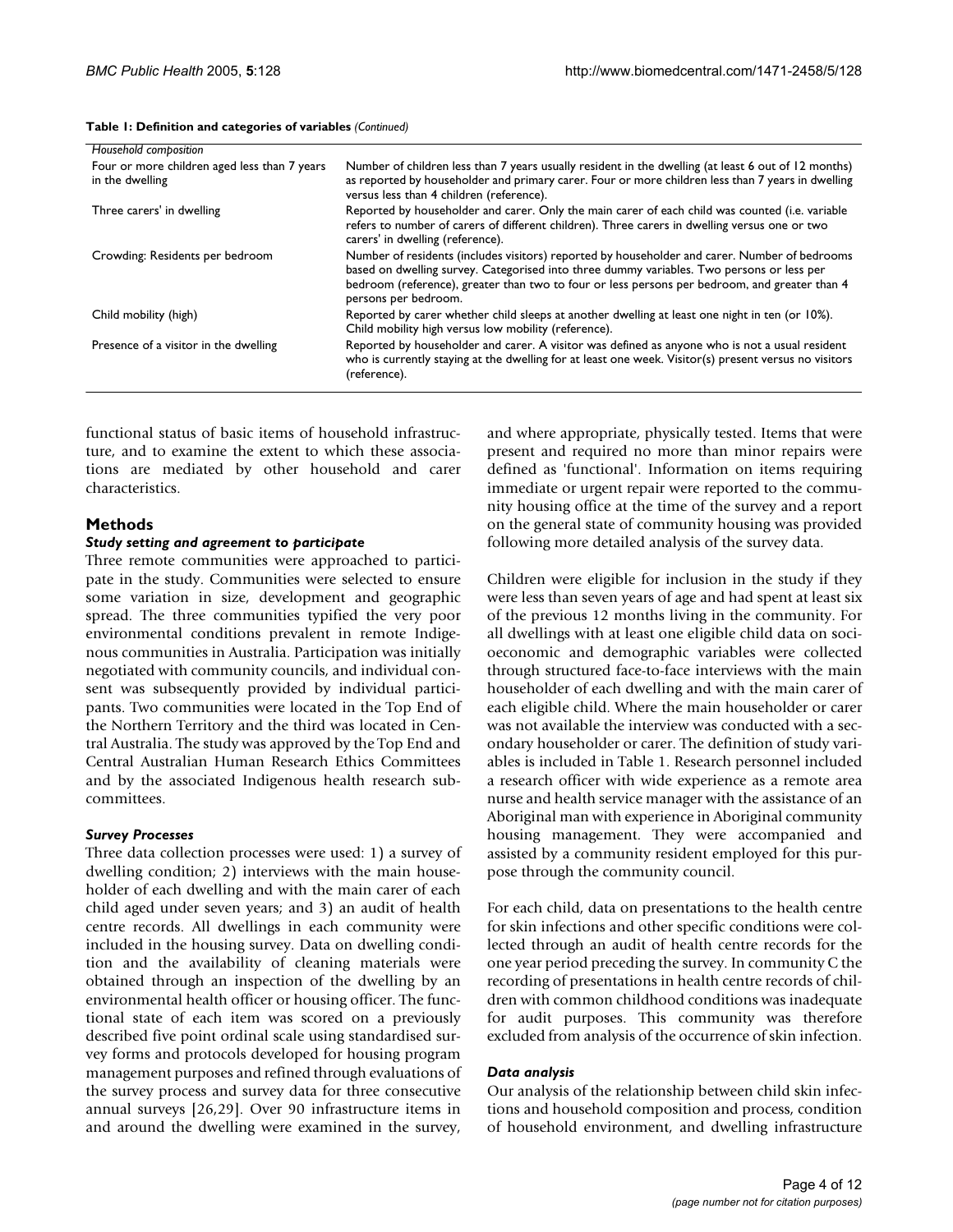follows the conceptual model presented in Figure 1. Composite variables reflecting the functionality of the infrastructure required for each of the three healthy living practices [24-26,28] that were hypothesised to be of primary importance to skin infections (wash children, wash clothes, removal of faeces) and a combined HLP variable were constructed (Table 1). Decisions regarding the infrastructure required for each healthy living practice for children of different ages were based on discussions with Indigenous and non-Indigenous people with wide experience of maternal and child health and housing programs in remote Indigenous communities.

Counts and percentages were calculated for all explanatory variables by community and differences were assessed using Fisher's exact test. Skin infection incidence rates (person-year) were tested for over dispersion to determine whether Poisson or negative binomial regression was used to model the counts of presentations with a skin infection diagnosis. All regression models were adjusted for clustering of children within dwellings using the Huber-White sandwich variance estimator [30]. Univariate incidence rate ratios were calculated for all explanatory variables.

The multivariate analysis examines how different aspects of the housing in which children lived related to rates of skin infection while controlling for the effects of other household composition and processes (see figure 1 and table 1). Dwelling infrastructure variables included the three HLP variables, the combined HLP variable, dwelling age (built pre/post 1980), and the floor type (tiles or concrete/other). A main effects multivariate regression model using stepwise backward elimination with a probability of 0.1 for exclusion of variables was developed. After main effects models were established, clinically or conceptually justifiable interaction terms (first order effects) were entered starting with the most significant interaction term. Only interactions where the cross tabulation had at least 3 observations per cell were tested to avoid spurious incidence rate ratios or a lack of convergence in the iterative regression estimation process. If the term added to the explanatory power of the model, it was included in the final model. When final models were determined, contrasts for each interaction term(s) were tested to assess those that were significantly associated with skin infection incidence rates.

Four models were developed (Table 4) to tease out significant associations of different aspects of household infrastructure with the incidence of skin infections, the factors that mediate or moderate these associations and identify other factors that are directly associated with skin infections. Model 1 included all the explanatory variables from table 1 (excluding combined HLP due to multi-collinearity). Model 2 used the combined HLP variable instead of the three separate HLP variables. Model 3 substitutes the dwelling age and flooring material variables for the HLP variables. Model 4 includes the three separate HLP variables and no other infrastructure variables. All statistical analyses were carried out using Stata version 8.2.

# **Results**

Complete housing survey and interview data were obtained for 161 of an estimated 212 (76%) children in the eligible age range from the three communities. For the remaining estimated 51 children, the household residents declined to participate, were known to be away for an extended period or were not available for interview on at least three repeat visits. The analysis of skin infection data included the records of 138 children living with 80 carers in 69 dwellings in two communities. Levels of crowding and the functional state of household infrastructure varied between communities (Table 2).

Almost 40% (54) of children had no health centre presentations for skin infection over the study period, while over a third (47) had two or more presentations and 10% (14) had five or more (Table 3). Explanatory factors showing considerable variation between the two communities included the availability of household cleaning equipment, availability of soap, family income, carers' employment status, carers' education and crowding.

In the univariate analysis all of the HLP variables showed a positive association with presentations for skin infections in study children, although only *combined HLP* reached statistical significance (Table 3). Other explanatory variables showing significant positive univariate associations with skin infection incidence rates include child less than 3 years, younger carers and older carers, low family income, carers education year 8 or below and having 3 carers in the dwelling.

The multivariate analysis suggests the variables with the strongest and most consistent association with incidence of skin infections are those reflecting household composition and social process. These include carer's age less than 20 or over 35, four or more children under the age of seven in the dwelling, and low family income (Table 4). Each of these variables was significant in at least three of the four models. High child mobility also tended to be associated with an increased risk of skin infection. All models contained significant interaction terms and contrasts for these are presented in Table 5.

The infrastructure variables that remain in model 1 include the presence of facilities to remove faeces, the age of the dwelling and the flooring material (Table 4). The association with dwelling age is modified by child age,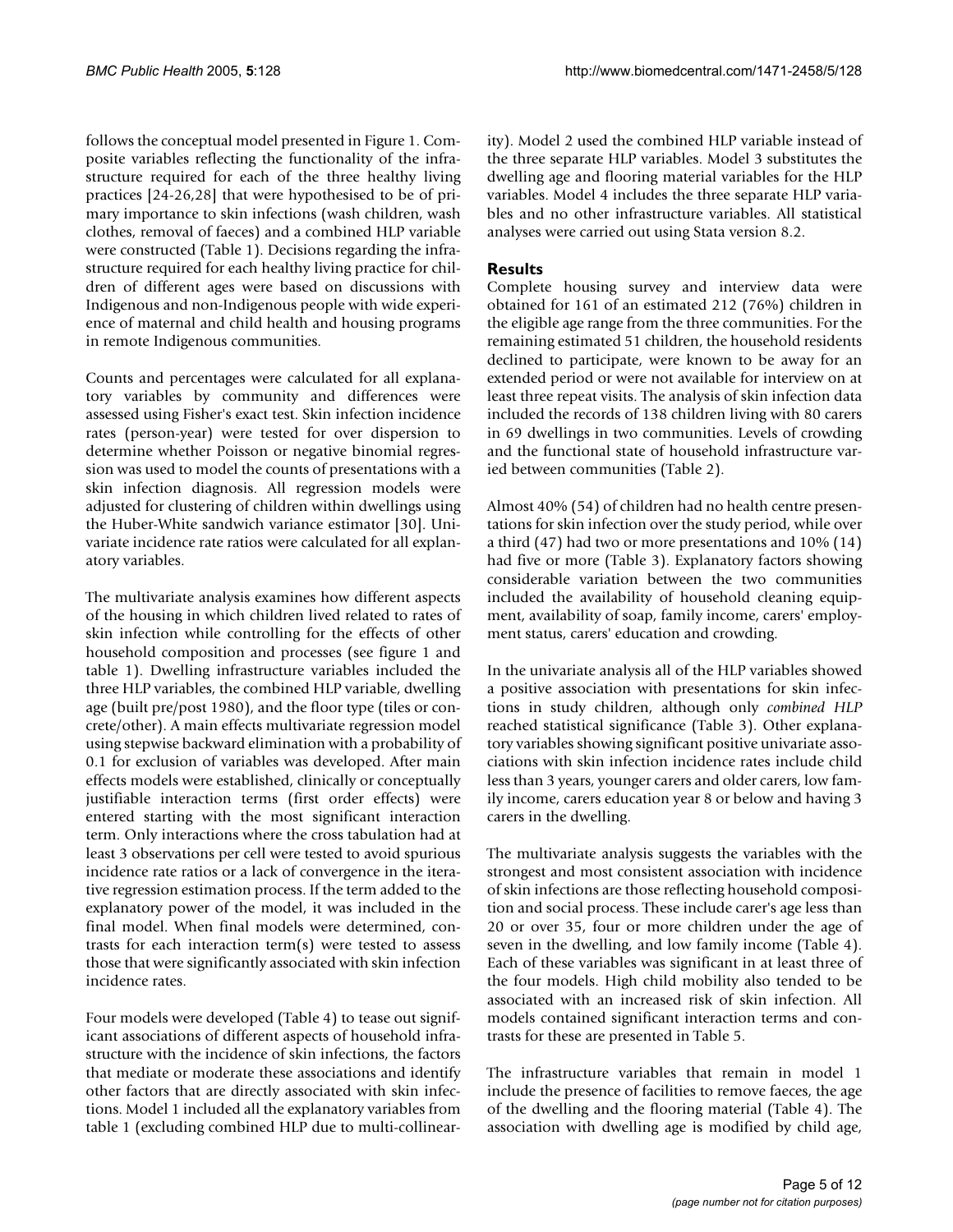|                                                                                                                                                                                                                                                                | <b>Community A</b>                                  | <b>Community B</b>                               | <b>Community C</b>                                            | Total                                               |                                        |          |          |          |          |
|----------------------------------------------------------------------------------------------------------------------------------------------------------------------------------------------------------------------------------------------------------------|-----------------------------------------------------|--------------------------------------------------|---------------------------------------------------------------|-----------------------------------------------------|----------------------------------------|----------|----------|----------|----------|
| Population and housing                                                                                                                                                                                                                                         |                                                     |                                                  |                                                               |                                                     |                                        |          |          |          |          |
| Estimated number of children aged < 7 years<br>Number of children < 7 years surveyed<br>Estimated response rate<br>Number of carers <sup>§</sup><br>Number of residents <sup>¶</sup><br>Number of usual residents<br>Number of dwellings<br>Number of bedrooms | 135<br>100<br>74.1<br>54<br>473<br>420<br>46<br>132 | 54<br>38<br>70.4<br>26<br>175<br>157<br>23<br>58 | 23<br>23<br>100.0<br>15<br>102<br>87<br>$\overline{13}$<br>36 | 212<br>161<br>75.9<br>95<br>750<br>664<br>82<br>226 |                                        |          |          |          |          |
|                                                                                                                                                                                                                                                                |                                                     |                                                  |                                                               |                                                     | Mean no. of bedrooms per dwelling (SD) | 2.9(0.5) | 2.5(0.8) | 2.8(0.8) | 2.8(0.7) |
|                                                                                                                                                                                                                                                                |                                                     |                                                  |                                                               |                                                     | Mean no. of residents per bedroom (SD) | 3.6(1.5) | 3.4(1.6) | 2.7(1.4) | 3.4(1.5) |
|                                                                                                                                                                                                                                                                |                                                     |                                                  |                                                               |                                                     | Primary explanatory variables          |          |          |          |          |
|                                                                                                                                                                                                                                                                |                                                     |                                                  |                                                               |                                                     | Number of dwellings (%)                | n (%)    | n (%)    | n (%)    | n (%)    |
|                                                                                                                                                                                                                                                                |                                                     |                                                  |                                                               |                                                     | Facilities not functioning to:         |          |          |          |          |
|                                                                                                                                                                                                                                                                |                                                     |                                                  |                                                               |                                                     | Wash children                          | 15(32.6) | 1(4.3)   | 7(53.8)  | 23(28.0) |
|                                                                                                                                                                                                                                                                |                                                     |                                                  |                                                               |                                                     | Wash clothes                           | 21(45.7) | 5(21.7)  | 5(38.5)  | 31(37.8) |
| Remove faeces                                                                                                                                                                                                                                                  | 21(45.7)                                            | 7(30.4)                                          | 12(92.3)                                                      | 40 (48.8)                                           |                                        |          |          |          |          |
| Combined healthy living practices                                                                                                                                                                                                                              | 29(63.0)                                            | 10(43.5)                                         | 12(92.3)                                                      | 51(62.2)                                            |                                        |          |          |          |          |
| Concrete/other floor material                                                                                                                                                                                                                                  | 19(41.3)                                            | 1(4.3)                                           | 11(91.7)                                                      | 31 (37.8)                                           |                                        |          |          |          |          |
| Dwelling built pre 1980                                                                                                                                                                                                                                        | 8(17.4)                                             | 8(34.8)                                          | 5(38.5)                                                       | 21(25.6)                                            |                                        |          |          |          |          |

**Table 2: Summary statistics for each study community: Primary explanatory variables (at the dwelling level), and population and housing variables**

§ Carers' of children less than 7 years

¶ Residents refers to usual residents plus visitors (see Table 1).

with young children living in older dwellings appearing to be at high risk (Table 5). The association with flooring material is modified by crowding, with children living in dwellings with high levels of crowding and un-tiled floors apparently at high risk (Table 5).

Of the three HLP variables, having the facilities to remove faeces appears most important (Table 4). In model 2, where the separate HLP variables are excluded from the model to allow for inclusion of *combined HLP*, the combined variable was forced to remain in the model, but did not reach statistical significance.

Model 3 is similar to model 2 with the exception that *missing household cleaning equipment* replaces *combined HLP*. As with models 1 and 2, the association of this variable with the incidence of skin infections in children was modified by the age of the dwelling, and the association with missing cleaning equipment was stronger for children living in newer, rather than older dwellings (Table 5).

In model 4 where *flooring material* is excluded, the HLP variable reflecting facilities to remove faeces shows a statistically significant association with the incidence of skin infections. This model also indicates the potential importance of a number of other variables that dropped out of the first three models. The presence of organic contaminants in the immediate dwelling surrounds shows a direct association with skin infections, as does lower educational status of the carer (Table 4). This model also indicates that carer's employment status is modified by the number of carers in the dwelling. Children of unemployed carers in dwellings with three or more carers appear at high risk of skin infections (Table 5). Carers' education level also remained in this model, replacing carers' age from models 1 to 3.

# **Discussion**

The study demonstrated high levels of willingness to participate by community residents, with the main reason for non-participation being extended absence from the community. Very few residents declined to participate in housing surveys or interviews. The quality of child health records in two of the three communities proved adequate for the purposes of the study. The analysis of the data from the two communities for which skin infection data were available indicates that a number of the housing infrastructure variables defined and measured in this study are associated with the occurrence of skin infections in children. The positive independent association between some measures of quality of household infrastructure and skin infections in children is consistent with the general understanding of the importance of housing to health [31-34]. The multivariate analysis provides some insight into the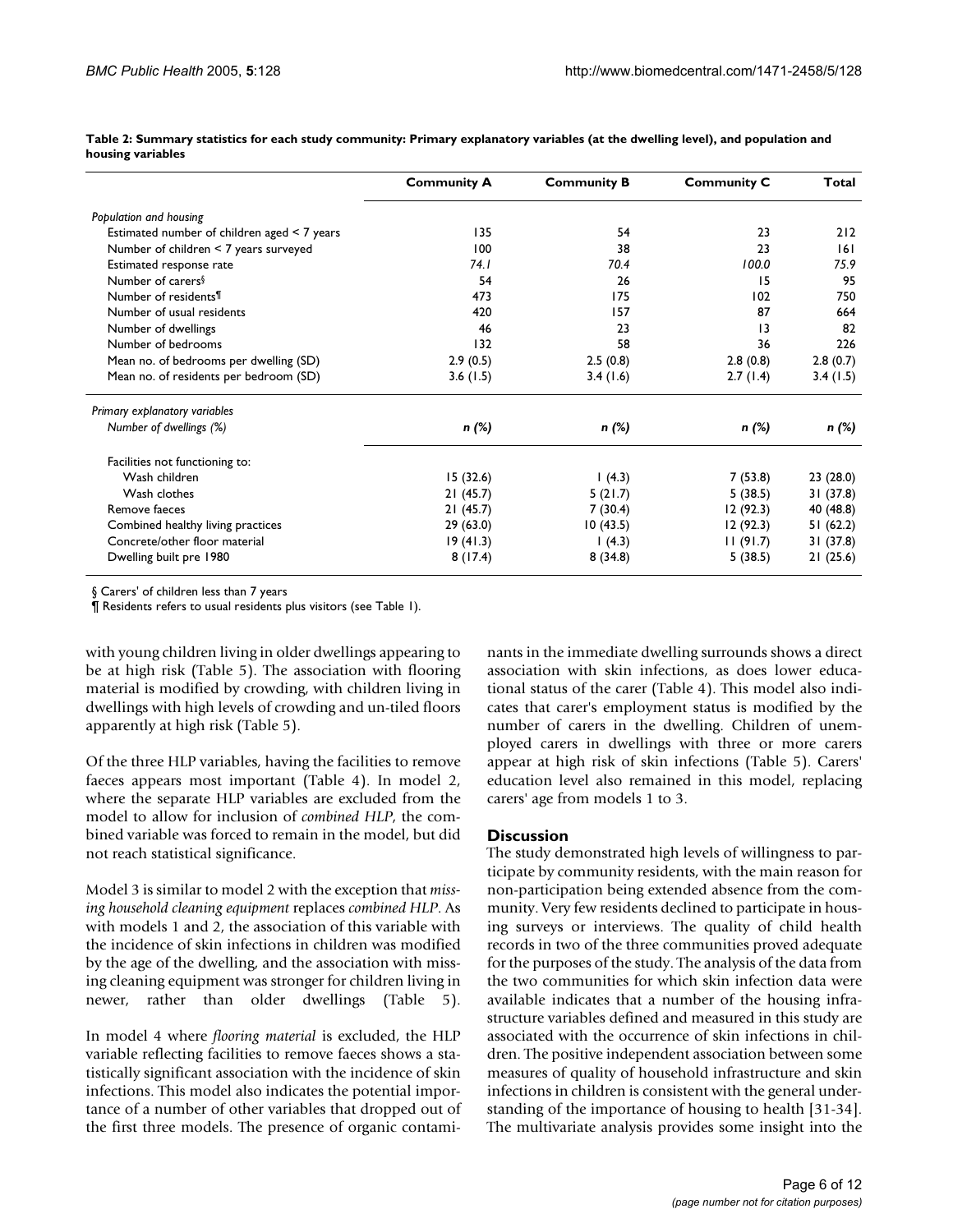**Community A**  $(N_A = 100)$ **Community B**  $(N_B = 38)$ **All children (N = 138) Univariate incidence rate ratios n (%) n (%) n (%) IRR (95% CI)** No skin infections **13** (34.1) 13 (34.1) 54 (39.1) 13 (34.1) **54** (39.1) 13 (34.1) **13** (39.1) 2 or more skin infections and the state of the state of 37 (37.0) 10 (26.3) 47 (34.0) 12 mag 5 or more skin infections 12 (12.0) 2 (5.3) 14 (10.0) na Total number of skin infections (and the context of skin infections per child (range) and the context of the context of the context of the context of the context of the context of the context of the context of the context Median skin infections per child (range)  $1(0-8)$   $1(0-9)$   $1(0-9)$ Skin incidence rate (person-years) and the state of the state of the state of the state of the state of the state of the state of the state of the state of the state of the state of the state of the state of the state of t *Primary explanatory variables*  Dwelling facilities required to: - wash children not functioning 25 (35.0) 3 (7.9)  $*$  38 (27.5) 1.23 (0.75 – 1.99) - wash clothes not functioning 51 (51.0) 10 (26.3) \* 61 (44.2) 1.40 (0.83 – 2.36) - remove human faeces not functioning 42 (42.0) 8 (21.1) \* 50 (36.2) 1.68 (0.99 – 2.87) Combined HLPs 64 (64.0) 15 (39.5) \* 79 (57.2) **1.96** (1.25 – 3.07) Concrete/other floor material (no tiles) 53 (53.0) 53 (53.0) 2 (5.3) <sup>\*\*</sup> 98 (71.0) 1.26 (0.74 – 2.14) Dwelling built pre 1980 15 (15.0) 14 (36.8) \*\* 29 (21.0) 1.23 (0.68 – 2.25) *Secondary explanatory variables* Community A - - 100 (72.5) 1.27 (0.74 – 2.20) Community B (reference category) and the set of the set of the set of the set of the set of the set of the set of the set of the set of the set of the set of the set of the set of the set of the set of the set of the set o *Health software* Household cleaning equipment missing 79 (79.0) 6 (15.8) \*\* 87 (63.0) 1.59 (0.90 – 2.80) No soap in bathroom 67 (57.0) 57 (57.0) 57 (57.0) 57 (13.2)  $**$  62 (44.9) 1.23 (0.72 – 2.09) *Contaminants* Internal contaminants present 79 (79.0) 35 (92.1) 114 (82.6) 0.57 (0.28 – 1.14) External contaminants present 82 (82.0) 36 (94.7) 118 (85.5) 1.66 (0.83 – 3.31) *Child and carer socio-demographic factors* Child less than 3 years 49 (49.0) 19 (50.0) 68 (49.3) **1.95** (1.40 – 2.72) Child sex (male) 52 (52.0) 17 (44.7) 69 (50.0) 0.86 (0.52 – 1.43) Child mobility (high) 7 (7.0) 5 (13.2) 12 (8.7) 0.78 (0.42 – 1.47) Carer age < 20 years **13 (13.0)** 3 (7.9) 16 (11.6) **3.20** (2.18 – 4.71)<br>Carer 20 years to LT 35 years **3.20** (3.18 – 1.00) 29 (76.3) 106 (76.8) **3.20** (2.18 – 4.71) Carer 20 years to LT 35 years to LT 35 years to contract the contract of the contract of the control of the co<br>Carer 35 years or more that the contract of the control of the control of the control of the control of the con Carer 35 years or more 10 (10.0) 6 (15.8) 16 (11.6) Low family income (≤ \$935 or median) 58 (58.0) 12 (31.6) \*\* 70 (51.1) **2.10** (1.30 – 3.40) Carer unemployed 76 (76.0) 9 (23.7) \*\* 85 (61.6) 1.25 (0.78 – 1.99) Carer highest level of education Years 11 or 12 11 (11.0) 6 (15.8) 17 (12.3) 1.00 Years 9 or 10 23 (23.0) 21 (55.3) \*\* 44 (31.9) 1.26 (0.74 – 2.16) Year 8 or below 66 (66.0) 11 (29.0) \*\* 77 (55.8) **1.92** (1.19 – 3.12) *Household composition variables* Four or more children < 7 yrs in dwelling 29 (29.0) 8 (21.1) 37 (26.8) 1.54 (0.84 – 2.82) Three carers in dwelling 12 (12.0) 4 (10.5) 16 (11.6) **2.26** (1.24 – 4.13) Visitors present in dwelling 20 (20.0) 12 (31.6) 31 (22.6) 0.79 (0.49 – 1.28) Residents per bedroom Lowest (1.33–2.00) **9 (9.0)** 10 (26.3) \* 19 (13.8) 1.00 Middle (2.33–4.00) 57 (57.0) 16 (42.1) 73 (52.9) 1.51 (0.59 – 3.86) Highest (4.33–8.33) 34 (34.0) 12 (31.6) 46 (33.3) 1.11 (0.44 – 2.79)

**Table 3: Summary statistics for explanatory variables and univariate incidence rate ratios (IRRs) for presentation with skin infections: Confidence intervals adjusted for clustering of children in dwellings.**

Difference between two communities:  $* = p \le 0.05$ ;  $** = p \le 0.01$ .

pathways whereby housing conditions may increase risk of skin infections in the remote Indigenous community environment, and is generally supportive of the simple conceptual framework used in the study.

The infrastructure variables most strongly (IRR approaching or more than 2) and consistently (the same or a

related variable retained in more than one of the four models) associated with skin infections were the functional state of facilities to remove faeces and the age of the dwelling, although the association with dwelling age was strongly modified by child age. Type of flooring appears to have an important independent association with the occurrence of skin infections. This is evident in the large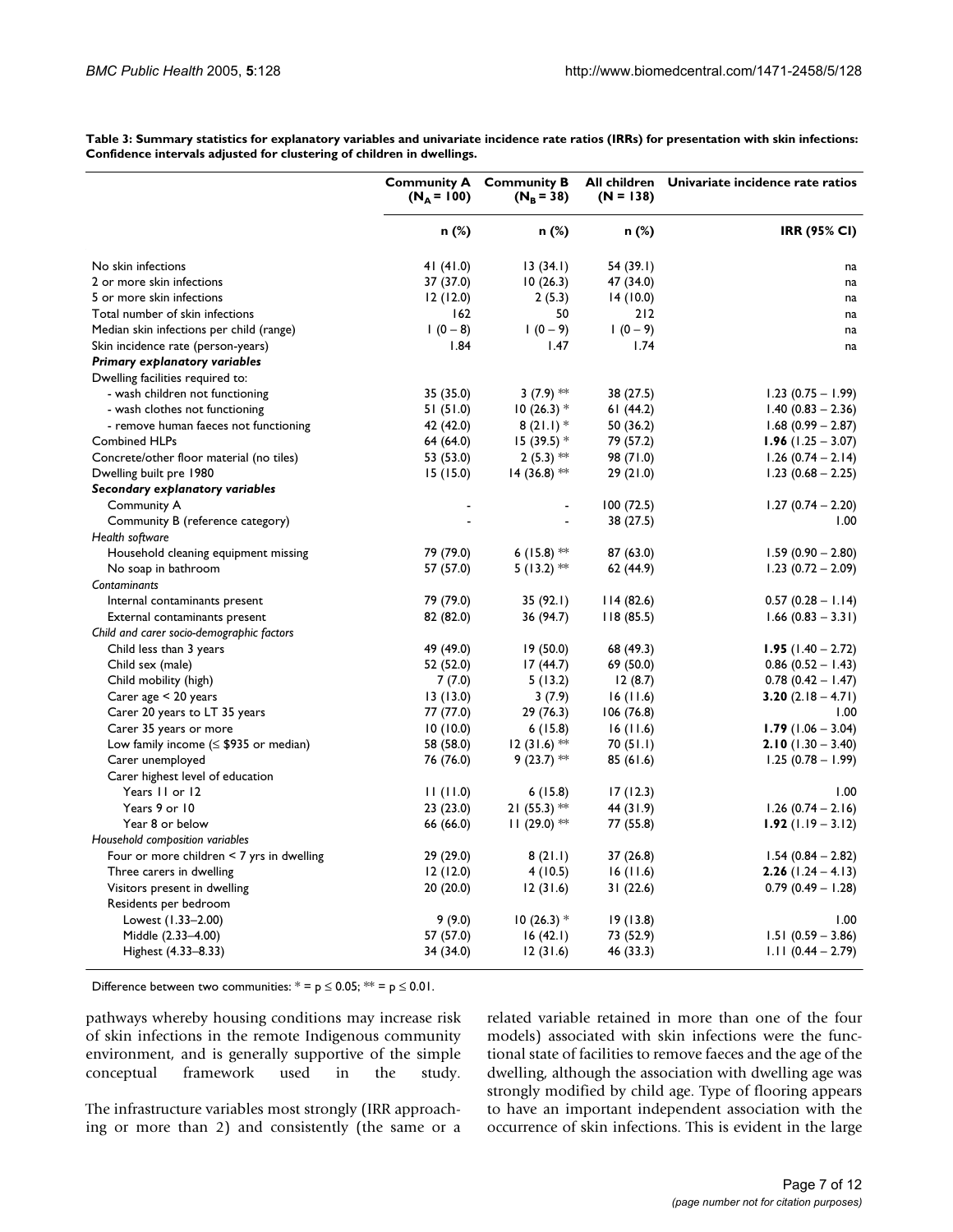IRR for contrasts for interaction terms, (Table 5) particularly in crowded dwellings. While older dwellings (built pre 1980) appear to pose a higher risk, it is not clear from this study what characteristics of older dwellings are responsible for this increased risk. The HLP variables that reflect the functional status of facilities for washing clothes and washing children both tended to be associated with higher rates of skin infection in the univariate analysis, but neither of these variables remained in any of the multivariate models.

The variables categorised under the general heading of household composition and social process tended to show the strongest and most consistent associations with increased risk of skin infections. Of particular note and consistent with other studies of child health are the risks posed by crowding of young children and their carers, younger carers *and* older carers, higher child mobility, lower educational attainment, and lower family income. While this supports the importance of a number of socioeconomic variables that have direct associations with the occurrence of skin infections and which may modify the effect of housing infrastructure [35,36], it also suggests more specific insights into the social conditions that may contribute to increased health risks for children in these communities.

Because of the cross sectional nature of the data, this study, as with much housing research internationally, has limited capacity to infer causation [31,37-39]. Other limitations relate to sample size and definition and measurement of variables. A more detailed analysis of risk for specific age groups of children could be important because the risks posed by different aspects of household infrastructure may vary according to child age and developmental stage. Our sample size limited the extent to which this was possible. The sample size also limited the potential to explore the extent to which the risk factors for scabies and bacterial skin infections may differ, or the extent to which the findings are driven by a small number of individuals with multiple infections. However, this latter situation is unlikely as almost 60% of children had at least one skin infection and only 14 (10%) had five or more. The inadequacy of the health records in one of the three communities reduced the potential sample size, although this community was the smallest of the three and the reduction in sample size was therefore relatively minor. The generalisability of the study findings may also be limited by the focus on two selected communities. However, the significant differences between communities across a range of explanatory variables (Tables 2 and 3) indicate these factors may be amenable to intervention.

The multivariate models utilise a large number of variables, including interaction terms, on a relatively small

dataset. As such, caution is advised when interpreting these results as the model may overfit the data. However, a key aim of this study was to develop an analytic approach to this complex dataset that will be used to analyse data from the main study. The results from each of the four models are reasonably consistent and suggest insights into the association between housing condition and the number of skin infections that will be further explored with a larger dataset.

The extent to which the composite variables for the functional state of facilities for healthy living practices reflect the practical reality in households is likely to be limited. This is most evident in the rules used to define facilities required to conduct HLPs for washing children and removal of faeces for different age groups (Table 1). Furthermore, the difficulties of assessment of household composition in remote Indigenous communities in Australia is well documented [40-43], and the data collected in this study can at best be a partial reflection of a complex reality.

The analysis of skin health data is clearly only possible where adequate clinic records are available. The credibility of results from these analyses can also be undermined by systematic bias in the recording of health information for children of different social circumstances. The potential for such bias to influence study findings would be less in a follow-up study where children act as their own controls when analysing the change in infection rate before and after a housing intervention.

The absence of effect of the HLP variables reflecting facilities to wash children and to wash clothes warrants a closer examination of their construction and measurement. While the absence of these variables from any of the multivariate models may indicate that these factors are relatively weak determinants of skin infections, it is also possible that our definition and measurement of these variables has been inadequate. The inconsistency of the association of skin infection with contamination of the household environment is also expected to be at least partly a result of the difficulties of assessing contamination in an unobtrusive and sensitive way. The expected importance of contamination (internal and external) as an explanatory factor requires the development of accurate and appropriate approaches to measurement in order to refine the general explanatory power of this type of research. In addition, from a practical intervention perspective, the likely potential for reducing risk by minimizing contamination requires the development of appropriate skills in talking about this issue (i.e. hygiene) in a remote community context and research is one channel through which this development may be achieved.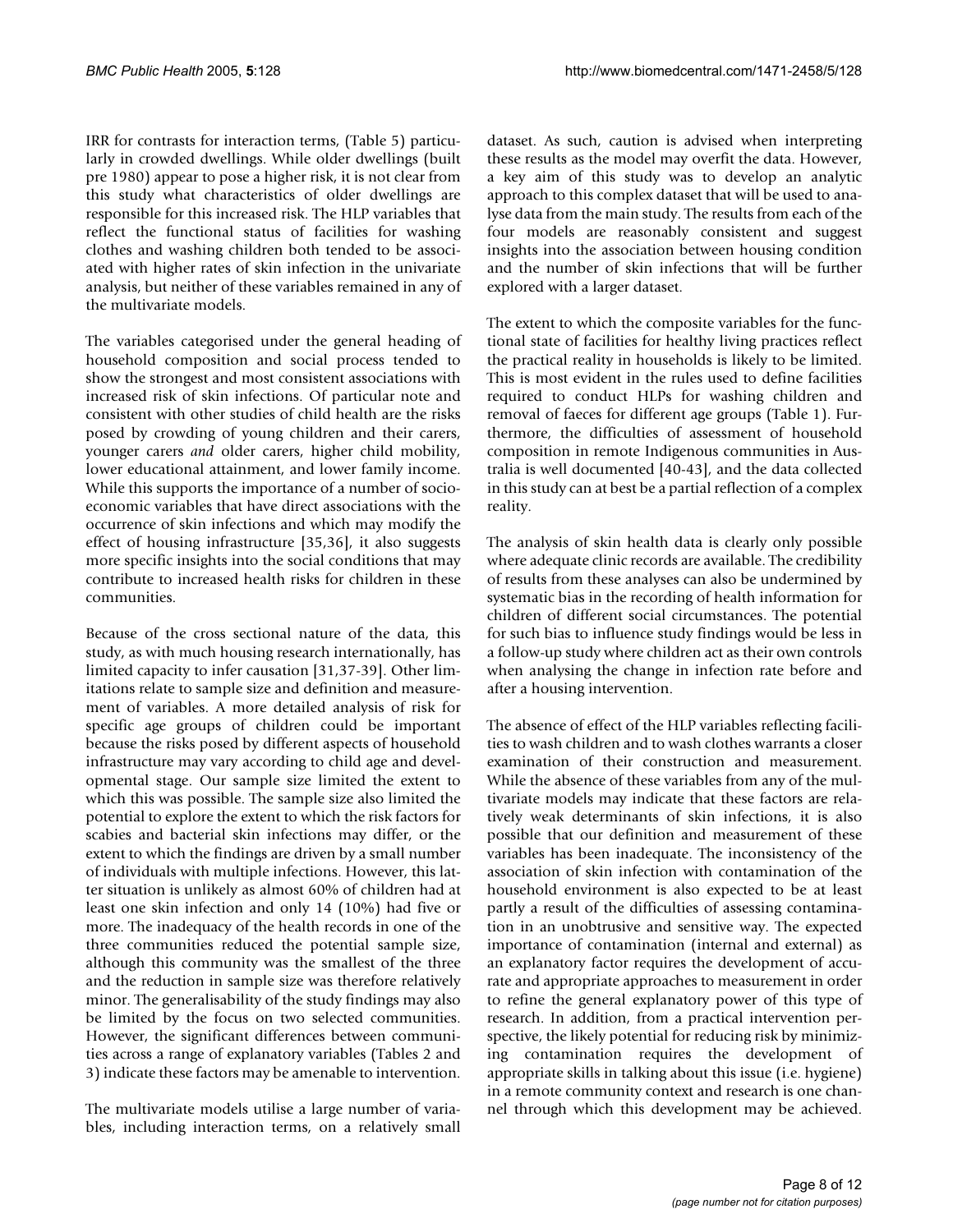**Table 4: Multivariate adjusted incidence rate ratios for skin infections using a negative binomial model adjusted for clustering of children in dwellings.**

|                                                        | Model I             | Model 2                | Model 3             | Model 4              |
|--------------------------------------------------------|---------------------|------------------------|---------------------|----------------------|
|                                                        | <b>IRR (95% CI)</b> | <b>IRR (95% CI)</b>    | <b>IRR (95% CI)</b> | <b>IRR (95% CI)</b>  |
| Main effects                                           |                     |                        |                     |                      |
| Facilities for removing human faeces not functioning   | $1.28(0.88 - 1.85)$ | na                     | na                  | 2.03 (1.34-3.06)     |
| Combined HLPs                                          | na                  | $1.37(0.92 - 2.03)$    | na                  | na                   |
| Dwelling built pre 1980 <sup>1,2,3</sup>               | $0.76(0.36 - 1.61)$ | $0.64$ $(0.32 - 1.30)$ | $1.16(0.51 - 2.60)$ | na                   |
| Concrete/other floor material <sup>1</sup>             | $2.27(0.67 - 7.67)$ | a                      | a                   | na                   |
| Household cleaning equipment missing <sup>3</sup>      | a                   | a                      | $1.82$ (1.18-2.81)  | a                    |
| Internal contaminants present                          | a                   | a                      | a                   | $0.67(0.45 - 1.00)$  |
| External contaminants present                          | $\mathbf{a}$        | $\mathbf{a}$           | a                   | 2.27 (1.28-4.03)     |
| Child age                                              |                     |                        |                     |                      |
| Less than 3 years <sup>1,2,3</sup>                     | $1.57(1.06 - 2.33)$ | $1.46(0.98-2.18)$      | $1.54(1.04-2.29)$   | $1.63$ (1.17-2.28)   |
| 3 to less than 7 years                                 | 1.00                | 1.00                   | 1.00                | 1.00                 |
| Carer age                                              |                     |                        |                     |                      |
| Less than 20 years                                     | $2.29(1.60-3.26)$   | 2.36 (1.54–3.63)       | 2.19 (1.45–3.29)    | a                    |
| 20 to 34 years                                         | 1.00                | 1.00                   | 1.00                | a                    |
| 35 years or more                                       | $2.41(1.57-3.71)$   | 2.30 (1.56–3.39)       | $2.38(1.64 - 3.44)$ | a                    |
| Three carers in dwelling <sup>4</sup>                  | $\mathbf a$         | a                      | a                   | $0.63(0.21 - 1.90)$  |
| 4 or more children under 7 years                       | 2.55 (1.70-3.81)    | $1.95(1.26 - 3.02)$    | $1.89(1.23 - 2.92)$ | a                    |
| Child mobile                                           | $1.39(0.88 - 2.20)$ | $1.46(0.90-2.36)$      | $1.57(0.98 - 2.50)$ | a                    |
| Residence per bedroom                                  |                     |                        |                     |                      |
| Lowest $( \leq 2$ per bedroom)                         | 1.00                | 1.00                   | 1.00                | a                    |
| Middle (2 to $\leq$ 4 per bedroom) <sup>1</sup>        | $2.22(0.89 - 5.52)$ | $1.35(0.72 - 2.52)$    | $1.25(0.70-2.26)$   | a                    |
| Highest (4 to 8.33 per bedroom) <sup>1</sup>           | $1.61(0.61-4.21)$   | $1.81(0.90 - 3.63)$    | $1.54(0.81 - 2.93)$ | $\mathbf{a}$         |
| Carers education                                       |                     |                        |                     |                      |
| Grade 11 and 12                                        | a                   | a                      | a                   | 1.00                 |
| Grade 9 and 10                                         | $\mathbf a$         | a                      | a                   | $0.92(0.53 - 1.61)$  |
| Grade 8 and below                                      | a                   | a                      | a                   | $1.70(1.02 - 2.84)$  |
| Low family income $( \leq$ \$935)                      | $2.21(1.53 - 3.20)$ | $1.84$ (1.25–2.69)     | $1.78(1.24 - 2.57)$ | $1.62$ (1.10-2.37)   |
| Carer unemployed <sup>4</sup>                          | $0.73(0.52 - 1.03)$ | a                      | a                   | $0.53(0.35 - 0.82)$  |
| <b>Interactions</b>                                    |                     |                        |                     |                      |
| Child less than 3 years × dwelling built pre-1980      | 3.04 (1.52–6.08)    | $3.63$ (1.74–7.57)     | 4.14 (1.95-8.80)    | na                   |
| Cleaning equipment missing × dwelling built pre-1980   | a                   | a                      | $0.36(0.17-0.74)$   | na                   |
| Concrete/other floor material × middle level crowding  | $0.35(0.09 - 1.30)$ | $\mathbf{a}$           | a                   | na                   |
| Concrete/other floor material × highest level crowding | $1.11(0.29 - 4.26)$ | $\mathbf{a}$           | $\mathbf{a}$        | na                   |
| Carer unemployed × three or more carer's in dwelling   | a                   | a                      | a                   | $6.19(1.93 - 19.84)$ |
| Log pseudo-likelihood                                  | -196.298            | $-201.777$             | -199.553            | $-203.606$           |
| Model: Pseudo R <sup>2</sup>                           | 15.1%               | 12.7%                  | 12.7%               | 11.9%                |

1 Significant interaction term in model 1

2 Significant interaction term in model 2

3 Significant interaction term in model 3

4 Significant interaction term in model 4

a Variable dropped during backward stepwise elimination (p > 0.10) or non-significant interaction term na Variable not included in backward stepwise elimination process

In addition to refining the definition and measurement of variables included in this pilot study, the identification and inclusion of other important factors may enhance the potential value of future studies. For example, the apparent risk posed by older dwellings warrants closer examination through definition and measurement of variables that may explain this risk. Possible explanations include the type and quality of materials used in construction, the general condition of the structure (and the potential of structural materials to harbour infective materials); and features of housing design that may have changed over the years [32,44]. The information that may be obtained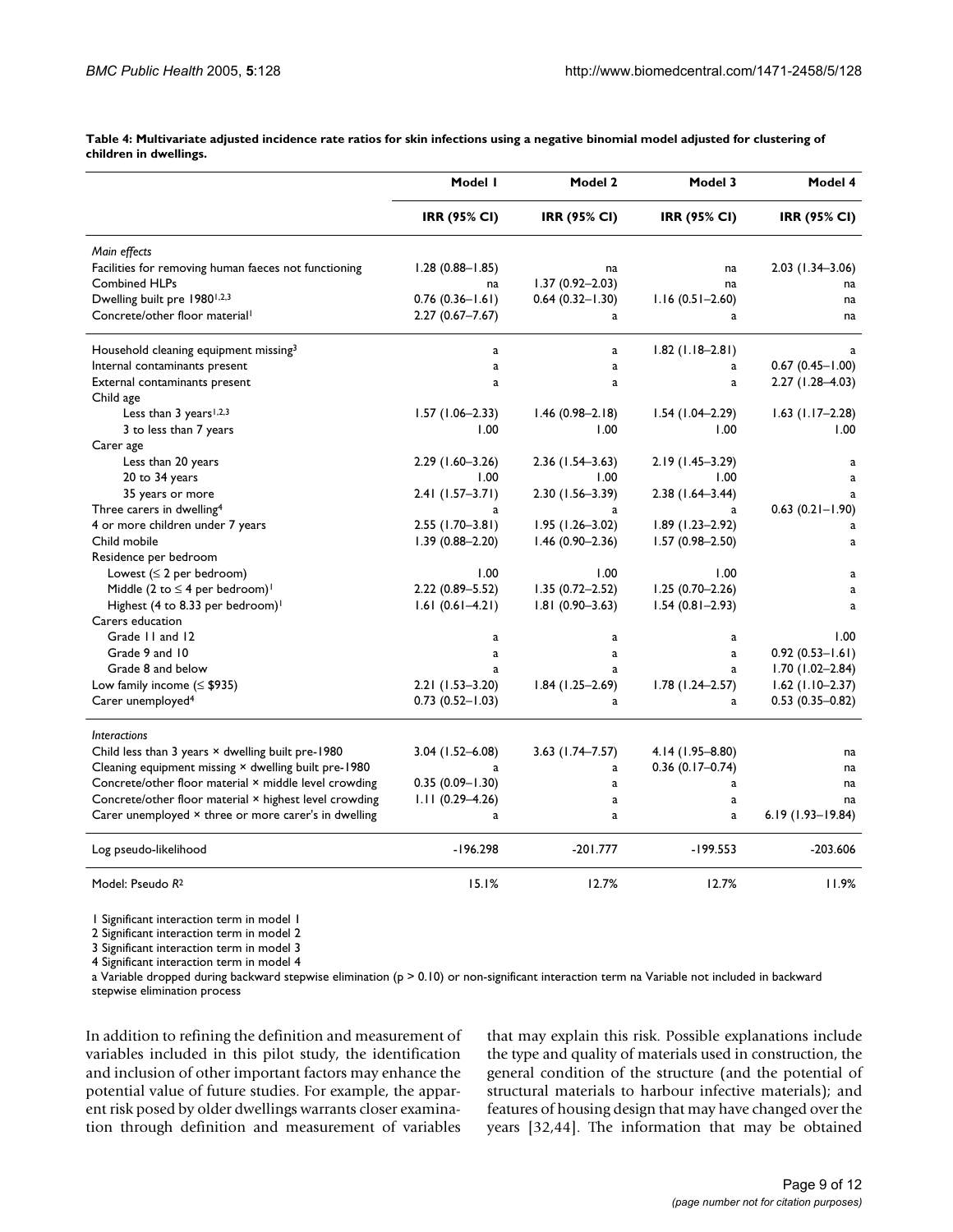**Table 5: Significant contrasts for interaction terms in models 1 to 4: Incidence rate ratios (95% confidence intervals).**

| Model/Significant contrasts for interaction terms                                                                       | Incidence rate ratio<br>(95% CI) |
|-------------------------------------------------------------------------------------------------------------------------|----------------------------------|
| Model 1                                                                                                                 |                                  |
| Young children (<3 years) & old dwelling (pre-1980) versus young children & newer dwellings                             | $2.30(1.57 - 3.38)$              |
| Young children (<3 years) & old dwelling (pre-1980) versus old children & newer dwellings                               | $3.62$ (2.32 - 5.64)             |
| Young children (<3 years) & old dwelling (pre-1980) versus old children & old dwellings                                 | $4.79(2.59 - 8.86)$              |
| Young children (<3 years) & newer dwelling (post-1980) versus old children & newer dwellings                            | $1.57(1.06 - 2.33)$              |
| Young children (<3 years) & newer dwelling (post-1980) versus old children & old dwellings                              | $2.08(0.98 - 4.42)$              |
| High level of crowding & concrete/other floor versus high crowding & tiled floor                                        | $2.52$ (1.38 - 4.59)             |
| High level of crowding & concrete/other floor versus middle crowding & tiled floor                                      | $11.56$ (1.50 – 89.3)            |
| High level of crowding & concrete/other floor versus low crowding & tiled floor                                         | $4.05$ (1.50 - 10.9)             |
| Model 2                                                                                                                 |                                  |
| Young children (<3 years) & old dwelling (pre-1980) versus young children & newer dwellings                             | $2.33$ (1.54 – 3.53)             |
| Young children (<3 years) & old dwelling (pre-1980) versus old children & newer dwellings                               | $3.41 (2.24 - 5.21)$             |
| Young children (<3 years) & old dwelling (pre-1980) versus old children & old dwellings                                 | $5.30(2.83 - 9.94)$              |
| Young children (<3 years) & newer dwelling (post-1980) versus old children & newer dwellings                            | $1.46$ (0.98 - 2.18)             |
| Young children (<3 years) & newer dwelling (post-1980) versus old children & old dwellings                              | $2.27$ (1.12 – 4.61)             |
| Model 3                                                                                                                 |                                  |
| Young children (<3 years) & old dwelling (pre-1980) versus young children & newer dwellings                             | $4.79$ (2.48 - 9.28)             |
| Young children (<3 years) & old dwelling (pre-1980) versus old children & newer dwellings                               | $7.40(3.52 - 15.6)$              |
| Young children (<3 years) & old dwelling (pre-1980) versus old children & old dwellings                                 | $6.39$ (3.30 - 12.4)             |
| Young children (<3 years) & newer dwelling (post-1980) versus old children & newer dwellings                            | $1.54$ (1.04 - 2.29)             |
| Cleaning equip <sup>§</sup> missing & newer dwelling (post-1980) versus equipment missing & old dwelling                | $2.43$ (1.16 – 5.10)             |
| Cleaning equip <sup>§</sup> missing & newer dwelling (post-1980) versus equip <sup>§</sup> not missing & newer dwelling | $1.82$ (1.18 – 2.81)             |
| Model 4                                                                                                                 |                                  |
| Carer unemployed & 3 carers in dwelling versus carer unemployed & 1 or 2 carers in dwelling                             | $3.90(2.45 - 6.21)$              |
| Carer unemployed & 3 carers in dwelling versus carer employed & 1 or 2 carers in dwelling                               | $2.09$ (1.31 - 3.32)             |
| Carer unemployed & 3 carers in dwelling versus carer employed & 3 carers in dwelling                                    | $3.31(1.07 - 10.2)$              |
| Carer unemployed & 1 or 2 carers in dwelling versus carer employed & 1 or 2 carers in dwelling                          | $0.54(0.35 - 0.82)$              |

### § equipment

through the measurement and analysis of such variables may be particularly important to informing approaches to renovation of older dwellings as opposed to the construction of new dwellings. Similarly, identification and measurement of other important factors related to household composition and social processes may contribute to the understanding of how interventions to address these factors may enhance the health gains that may be achieved through infrastructure projects.

The study findings should be treated as appropriate to an exploratory pilot study. Confirmation of these findings in larger studies across a larger number of communities will be useful. Nevertheless, the findings do provide some guidance in the development of public health and preventive programs that aim to reduce the occurrence of skin infections in remote Indigenous communities. Key messages are that the provision of new and modern housing appears to be contributing to a reduction in skin infections, particularly where the housing programs lead to a reduction in crowding and the effective removal of human waste (i.e. having a functioning toilet). However, the capacity of infrastructure projects to improve health is likely to be limited in the absence of interventions that effectively address social and economic conditions. This conclusion is generally consistent both with an ecological understanding of the determinants of child health and with international experience [35]. The risk of skin infection associated with crowding of young children and their carers, with younger and older carers, low family income and with high child mobility is important in the development of criteria for housing allocation, social and health support programs and clinical awareness.

# **Conclusion**

The methods used in this pilot study were generally feasible, and the analytic approach provides for a meaningful interpretation that is consistent with contemporary international understandings of the impact of the social and physical environment on child health. Refinement of methods from the experience of this pilot study is expected to provide for a deeper level of understanding from a current larger follow-up study of the impact of housing improvements on child health. In general terms, the key areas for refinement of methods were: 1) development of a more comprehensive conceptual model that includes influences such as psycho-social measures for carers and householders, community status of the householder and measures of the condition of the wider community environment; and 2) development of more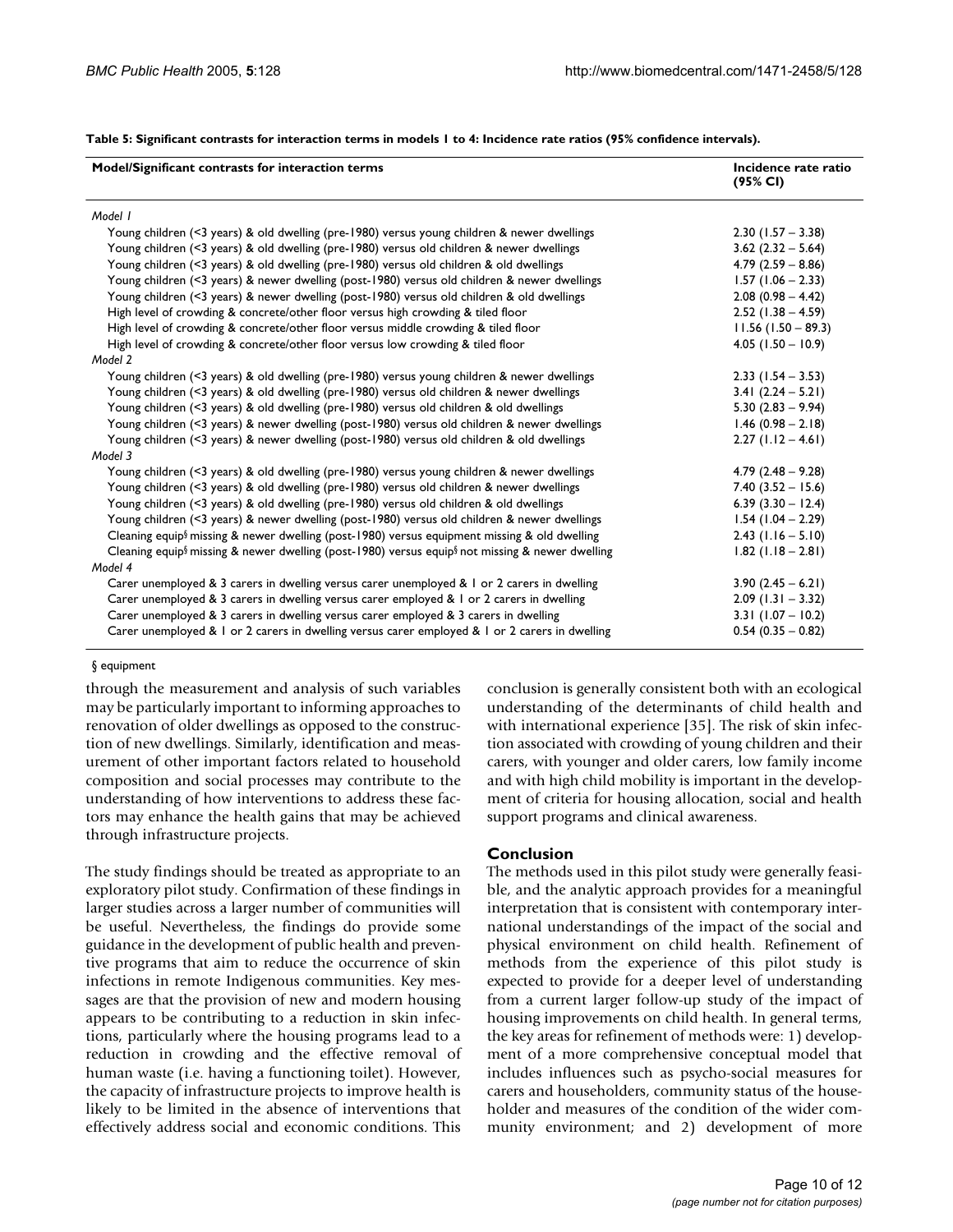structured survey tools that incorporated a range of questions from widely used standard survey tools.

# **Competing interests**

Two of the authors (RB, MS) have conducted housing related evaluations under contract to the Northern Territory (NT) government. SG is an employee of the NT government. Financial support for this project was provided by the Indigenous Housing Authority of the NT.

# **Authors' contributions**

RB was responsible for the overall conception design, project management and drafting of the paper. MS made a major contribution to the development of the analytic approach, conducted the analyses, and contributed to the drafting of the paper. EM made a major contribution to project design, conducting the fieldwork, and contributed to the statistical analysis and drafting of the paper. SH contributed to the development of the analytic approach and to conducting the analysis. DB, GR and SG contributed to the conceptualisation and design of the study, and interpretation of the study findings. All authors read and approved the final manuscript.

# **Acknowledgements**

The support and participation of the community councils and community residents was essential to the successful conduct of this project, as was the support of the staff of the NT Departments of Health and Community Services and Community Development, Sport and Cultural Affairs. Harold Ulamari made a major contribution to conduct of fieldwork. The project was supported by funding from the Indigenous Housing Authority of the NT and by NHMRC project grant number 236205. We are grateful for the advice of the Housing Improvement and Child Health Project Reference Group and for comments on an earlier draft of this paper from Xavier Schobben, Geoff Barker and Nick Scarvelis.

# **References**

- 1. Carapetis JR, Connors C, Yarmirr D, Krause V, Currie BJ: **[Success](http://www.ncbi.nlm.nih.gov/entrez/query.fcgi?cmd=Retrieve&db=PubMed&dopt=Abstract&list_uids=9154544) [of a scabies control program in an Australian aboriginal](http://www.ncbi.nlm.nih.gov/entrez/query.fcgi?cmd=Retrieve&db=PubMed&dopt=Abstract&list_uids=9154544) [community.](http://www.ncbi.nlm.nih.gov/entrez/query.fcgi?cmd=Retrieve&db=PubMed&dopt=Abstract&list_uids=9154544)** *Pediatr Infect Dis J* 1997, **16(5):**494-499.
- 2. Van Buynder PG, Gaggin JA, Martin D, Pugsley D, Mathews JD: **[Strep](http://www.ncbi.nlm.nih.gov/entrez/query.fcgi?cmd=Retrieve&db=PubMed&dopt=Abstract&list_uids=1565046)[tococcal infection and renal disease markers in Australian](http://www.ncbi.nlm.nih.gov/entrez/query.fcgi?cmd=Retrieve&db=PubMed&dopt=Abstract&list_uids=1565046) [aboriginal children.](http://www.ncbi.nlm.nih.gov/entrez/query.fcgi?cmd=Retrieve&db=PubMed&dopt=Abstract&list_uids=1565046)** *Med J Aust* 1992, **156(8):**537-540.
- 3. Nimmo GR, Tinniswood RD, Nuttall N, Baker GM, McDonald B: **[Group A streptococcal infection in an aboriginal community.](http://www.ncbi.nlm.nih.gov/entrez/query.fcgi?cmd=Retrieve&db=PubMed&dopt=Abstract&list_uids=1479971)** *Med J Aust* 1992, **157(8):**521-522.
- 4. Streeton CL, Hanna JN, Messer RD, Merianos A: **[An epidemic of](http://www.ncbi.nlm.nih.gov/entrez/query.fcgi?cmd=Retrieve&db=PubMed&dopt=Abstract&list_uids=7669388) [acute post-streptococcal glomerulonephritis among aborig](http://www.ncbi.nlm.nih.gov/entrez/query.fcgi?cmd=Retrieve&db=PubMed&dopt=Abstract&list_uids=7669388)[inal children.](http://www.ncbi.nlm.nih.gov/entrez/query.fcgi?cmd=Retrieve&db=PubMed&dopt=Abstract&list_uids=7669388)** *J Paediatr Child Health* 1995, **31(3):**245-248.
- 5. Kelly C, Taplin D, Allen AM: **[Streptococcal ecthyma. Treatment](http://www.ncbi.nlm.nih.gov/entrez/query.fcgi?cmd=Retrieve&db=PubMed&dopt=Abstract&list_uids=5548277)** with benzathine pencillin **G**. **103(3):**306-310.
- 6. Gogna NK, Nossar V, Walker AC: **[Epidemic of acute poststrep](http://www.ncbi.nlm.nih.gov/entrez/query.fcgi?cmd=Retrieve&db=PubMed&dopt=Abstract&list_uids=6571580)[tococcal glomerulonephritis in aboriginal communities.](http://www.ncbi.nlm.nih.gov/entrez/query.fcgi?cmd=Retrieve&db=PubMed&dopt=Abstract&list_uids=6571580)** *Med J Aust* 1983, **1(2):**64-66.
- 7. Carapetis JR, Johnston F, Nadjamerrek J, Kairupan J: **[Skin sores in](http://www.ncbi.nlm.nih.gov/entrez/query.fcgi?cmd=Retrieve&db=PubMed&dopt=Abstract&list_uids=8924314) [Aboriginal children.](http://www.ncbi.nlm.nih.gov/entrez/query.fcgi?cmd=Retrieve&db=PubMed&dopt=Abstract&list_uids=8924314)** *J Paediatr Child Health* 1995, **31(6):**563.
- 8. Carapetis JR, Wolff DR, Currie BJ: **[Acute rheumatic fever and](http://www.ncbi.nlm.nih.gov/entrez/query.fcgi?cmd=Retrieve&db=PubMed&dopt=Abstract&list_uids=8628132) [rheumatic heart disease in the top end of Australia's North](http://www.ncbi.nlm.nih.gov/entrez/query.fcgi?cmd=Retrieve&db=PubMed&dopt=Abstract&list_uids=8628132)[ern Territory.](http://www.ncbi.nlm.nih.gov/entrez/query.fcgi?cmd=Retrieve&db=PubMed&dopt=Abstract&list_uids=8628132)** *Med J Aust* 1996, **164(3):**146-149.
- 9. Carapetis JR, Currie BJ: **[Preventing rheumatic heart disease in](http://www.ncbi.nlm.nih.gov/entrez/query.fcgi?cmd=Retrieve&db=PubMed&dopt=Abstract&list_uids=9612451) [Australia.](http://www.ncbi.nlm.nih.gov/entrez/query.fcgi?cmd=Retrieve&db=PubMed&dopt=Abstract&list_uids=9612451)** *Med J Aust* 1998, **168(9):**428-429.
- 10. Richmond P, Harris L: **[Rheumatic fever in the Kimberley region](http://www.ncbi.nlm.nih.gov/entrez/query.fcgi?cmd=Retrieve&db=PubMed&dopt=Abstract&list_uids=9680779) [of Western Australia.](http://www.ncbi.nlm.nih.gov/entrez/query.fcgi?cmd=Retrieve&db=PubMed&dopt=Abstract&list_uids=9680779)** *J Trop Pediatr* 1998, **44(3):**148-152.
- 11. McDonald M, Currie BJ, Carapetis JR: **Acute rheumatic fever: a chink in the chain that links the heart to the throat?** *Lancet* 2004, **4:**240-245.
- 12. Currie B, Huffam S, O'Brien D, Walton S: **[Ivermectin for scabies.](http://www.ncbi.nlm.nih.gov/entrez/query.fcgi?cmd=Retrieve&db=PubMed&dopt=Abstract&list_uids=9388426)** *Lancet* 1997, **350(9090):**1551.
- 13. Munoz E, Powers JR, Nienhuys TG, Mathews JD: **[Social and envi](http://www.ncbi.nlm.nih.gov/entrez/query.fcgi?cmd=Retrieve&db=PubMed&dopt=Abstract&list_uids=1565044)ronmental factors in 10 aboriginal communities in the [Northern Territory: relationship to hospital admissions of](http://www.ncbi.nlm.nih.gov/entrez/query.fcgi?cmd=Retrieve&db=PubMed&dopt=Abstract&list_uids=1565044) [children.](http://www.ncbi.nlm.nih.gov/entrez/query.fcgi?cmd=Retrieve&db=PubMed&dopt=Abstract&list_uids=1565044)** *Med J Aust* 1992, **156(8):**529-533.
- 14. Harris M, Nako D, Hopkins T, Powell DM, Kenny C, Carroll C, *et al.*: **[Skin infections in Tanna, Vanuatu in 1989.](http://www.ncbi.nlm.nih.gov/entrez/query.fcgi?cmd=Retrieve&db=PubMed&dopt=Abstract&list_uids=1509813)** *P N G Med J* 1992, **35(2):**137-143.
- 15. Gibbs S: **[Skin disease and socioeconomic conditions in rural](http://www.ncbi.nlm.nih.gov/entrez/query.fcgi?cmd=Retrieve&db=PubMed&dopt=Abstract&list_uids=8876289) [Africa: Tanzania.](http://www.ncbi.nlm.nih.gov/entrez/query.fcgi?cmd=Retrieve&db=PubMed&dopt=Abstract&list_uids=8876289)** *Int J Dermatol* 1996, **35(9):**633-639.
- 16. Gracey M, Williams P, Houston S: **[Environmental health condi](http://www.ncbi.nlm.nih.gov/entrez/query.fcgi?cmd=Retrieve&db=PubMed&dopt=Abstract&list_uids=9343897)[tions in remote and rural aboriginal communities in western](http://www.ncbi.nlm.nih.gov/entrez/query.fcgi?cmd=Retrieve&db=PubMed&dopt=Abstract&list_uids=9343897) [Australia.](http://www.ncbi.nlm.nih.gov/entrez/query.fcgi?cmd=Retrieve&db=PubMed&dopt=Abstract&list_uids=9343897)** *Aust N Z J Public Health* 1997, **21(5):**511-518.
- 17. Porter MJ: **[An epidemiological approach to skin disease in the](http://www.ncbi.nlm.nih.gov/entrez/query.fcgi?cmd=Retrieve&db=PubMed&dopt=Abstract&list_uids=854974) [tropics.](http://www.ncbi.nlm.nih.gov/entrez/query.fcgi?cmd=Retrieve&db=PubMed&dopt=Abstract&list_uids=854974)** *Trop Doct* 1977, **7(2):**59-66.
- 18. Bailey R, Downes B, Downes R, Mabey D: **[Trachoma and water](http://www.ncbi.nlm.nih.gov/entrez/query.fcgi?cmd=Retrieve&db=PubMed&dopt=Abstract&list_uids=1801366) [use; a case control study in a Gambian village.](http://www.ncbi.nlm.nih.gov/entrez/query.fcgi?cmd=Retrieve&db=PubMed&dopt=Abstract&list_uids=1801366)** *Trans R Soc Trop Med Hyg* 1991, **85(6):**824-828.
- 19. Taplin D, Lansdell L, Allen AM, Rodriguez R, Cortes A: **[Prevalence](http://www.ncbi.nlm.nih.gov/entrez/query.fcgi?cmd=Retrieve&db=PubMed&dopt=Abstract&list_uids=4119945) [of streptococcal pyoderma in relation to climate and](http://www.ncbi.nlm.nih.gov/entrez/query.fcgi?cmd=Retrieve&db=PubMed&dopt=Abstract&list_uids=4119945) [hygiene.](http://www.ncbi.nlm.nih.gov/entrez/query.fcgi?cmd=Retrieve&db=PubMed&dopt=Abstract&list_uids=4119945)** *Lancet* 1973, **1(7802):**501-503.
- 20. Nelson KE, Bisno AL, Waytz P, Brunt J, Moses VK, Haque R: **[The epi](http://www.ncbi.nlm.nih.gov/entrez/query.fcgi?cmd=Retrieve&db=PubMed&dopt=Abstract&list_uids=769539)[demiology and natural history of streptococcal pyoderma:](http://www.ncbi.nlm.nih.gov/entrez/query.fcgi?cmd=Retrieve&db=PubMed&dopt=Abstract&list_uids=769539) [an endemic disease of the rural southern United States.](http://www.ncbi.nlm.nih.gov/entrez/query.fcgi?cmd=Retrieve&db=PubMed&dopt=Abstract&list_uids=769539)** *Am J Epidemiol* 1976, **103(3):**270-283.
- 21. Barker J, Stevens D, Bloomfield SF: **[Spread and prevention of](http://www.ncbi.nlm.nih.gov/entrez/query.fcgi?cmd=Retrieve&db=PubMed&dopt=Abstract&list_uids=11442709) [some common viral infections in community facilities and](http://www.ncbi.nlm.nih.gov/entrez/query.fcgi?cmd=Retrieve&db=PubMed&dopt=Abstract&list_uids=11442709) [domestic homes.](http://www.ncbi.nlm.nih.gov/entrez/query.fcgi?cmd=Retrieve&db=PubMed&dopt=Abstract&list_uids=11442709)** *J Appl Microbiol* 2001, **91(1):**7-21.
- 22. Ferrieri P, Dajani AS, Wannamaker LW, Chapman SS: **[Natural his](http://www.ncbi.nlm.nih.gov/entrez/query.fcgi?cmd=Retrieve&db=PubMed&dopt=Abstract&list_uids=5080412)[tory of impetigo. I. Site sequence of acquisition and familial](http://www.ncbi.nlm.nih.gov/entrez/query.fcgi?cmd=Retrieve&db=PubMed&dopt=Abstract&list_uids=5080412) [patterns of spread of cutaneous streptococci.](http://www.ncbi.nlm.nih.gov/entrez/query.fcgi?cmd=Retrieve&db=PubMed&dopt=Abstract&list_uids=5080412)** *J Clin Invest* 1972, **51(11):**2851-2862.
- 23. Mahe A, Prual A, Konate M, Bobin P: **[Skin diseases of children in](http://www.ncbi.nlm.nih.gov/entrez/query.fcgi?cmd=Retrieve&db=PubMed&dopt=Abstract&list_uids=8560510) [Mali: a public health problem.](http://www.ncbi.nlm.nih.gov/entrez/query.fcgi?cmd=Retrieve&db=PubMed&dopt=Abstract&list_uids=8560510)** *Trans R Soc Trop Med Hyg* 1995, **89(5):**467-470.
- 24. Pholeros P, Rainow S, Torzillo P: **Housing for health: Towards a healthy living environment for Aboriginal Australia.** *NSW: Healthabitat* 1993.
- 25. Commonwealth, State and Territory Housing Minister's Working Group on Indigenous Housing: **National Framework for the design, construction and maintenance of Indigenous housing. Overview.** In *Commonwealth Department of Family and Community Services* Canberra, Commonwealth of Australia; 1999.
- 26. Bailie RS, Runcie MJ: **[Household infrastructure in aboriginal](http://www.ncbi.nlm.nih.gov/entrez/query.fcgi?cmd=Retrieve&db=PubMed&dopt=Abstract&list_uids=11700813) [communities and the implications for health improvement.](http://www.ncbi.nlm.nih.gov/entrez/query.fcgi?cmd=Retrieve&db=PubMed&dopt=Abstract&list_uids=11700813)** *Med J Aust* 2001, **175(7):**363-366.
- 27. Bailie R, Siciliano F, Dane G, Bevan L, Paradies Y, Carson B: **Atlas of Health-Related Infrastructure.** *Darwin, Cooperative Research Centre for Aboriginal and Tropical Health* 2002:1-74.
- 28. Stevens M, Bailie R: **Environmental Health Survey Year 2 Evaluation: Supplementary Report.** *Darwin, Menzies School of Health Research, Cooperative Research Centre for Aboriginal and Tropical Health and the Indigenous Housing Authority of the Northern Territory* 2002.
- 29. Bailie RS, Maine N: **Environmental health survey year 2 evaluation.** *Darwin, Australia, Menzies School of Health Research, Cooperative Research Centre for Aboriginal and Tropical Health and the Indigenous Housing Authority of the Northern Territory* .
- 30. Williams RL: **[A Note on Robust Variance Estimation for Clus](http://www.ncbi.nlm.nih.gov/entrez/query.fcgi?cmd=Retrieve&db=PubMed&dopt=Abstract&list_uids=10877330)[ter-Correlated Data.](http://www.ncbi.nlm.nih.gov/entrez/query.fcgi?cmd=Retrieve&db=PubMed&dopt=Abstract&list_uids=10877330)** *Biometrics* 2000, **56(2):**645-646.
- 31. Thomson H, Petticrew M, Morrison D: **[Health effects of housing](http://www.ncbi.nlm.nih.gov/entrez/query.fcgi?cmd=Retrieve&db=PubMed&dopt=Abstract&list_uids=11473906) [improvement: systematic review of intervention studies.](http://www.ncbi.nlm.nih.gov/entrez/query.fcgi?cmd=Retrieve&db=PubMed&dopt=Abstract&list_uids=11473906)** *BMJ* 2001, **323(7306):**187-190.
- 32. Pholeros P, Torzillo PJ, Rainow S: **Housing for health: Principles and projects, South Australia, Northern Territory and Queensland 1985–92.** In *Settlement* Edited by: Read P. Canberra: Aboriginal Studies Press; 2000:199-208.
- 33. Harris MF, Kamien M: **[Change in aboriginal childhood morbid](http://www.ncbi.nlm.nih.gov/entrez/query.fcgi?cmd=Retrieve&db=PubMed&dopt=Abstract&list_uids=2361071)[ity and mortality in Bourke 1971–84.](http://www.ncbi.nlm.nih.gov/entrez/query.fcgi?cmd=Retrieve&db=PubMed&dopt=Abstract&list_uids=2361071)** *J Paediatr Child Health* 1990, **26(2):**80-84.
- 34. Kamien M: **Housing and health in an aboriginal community in Bourke, New South Wales.** *Aust Journal of Social Issues* 1976, **11(3):**187-200.